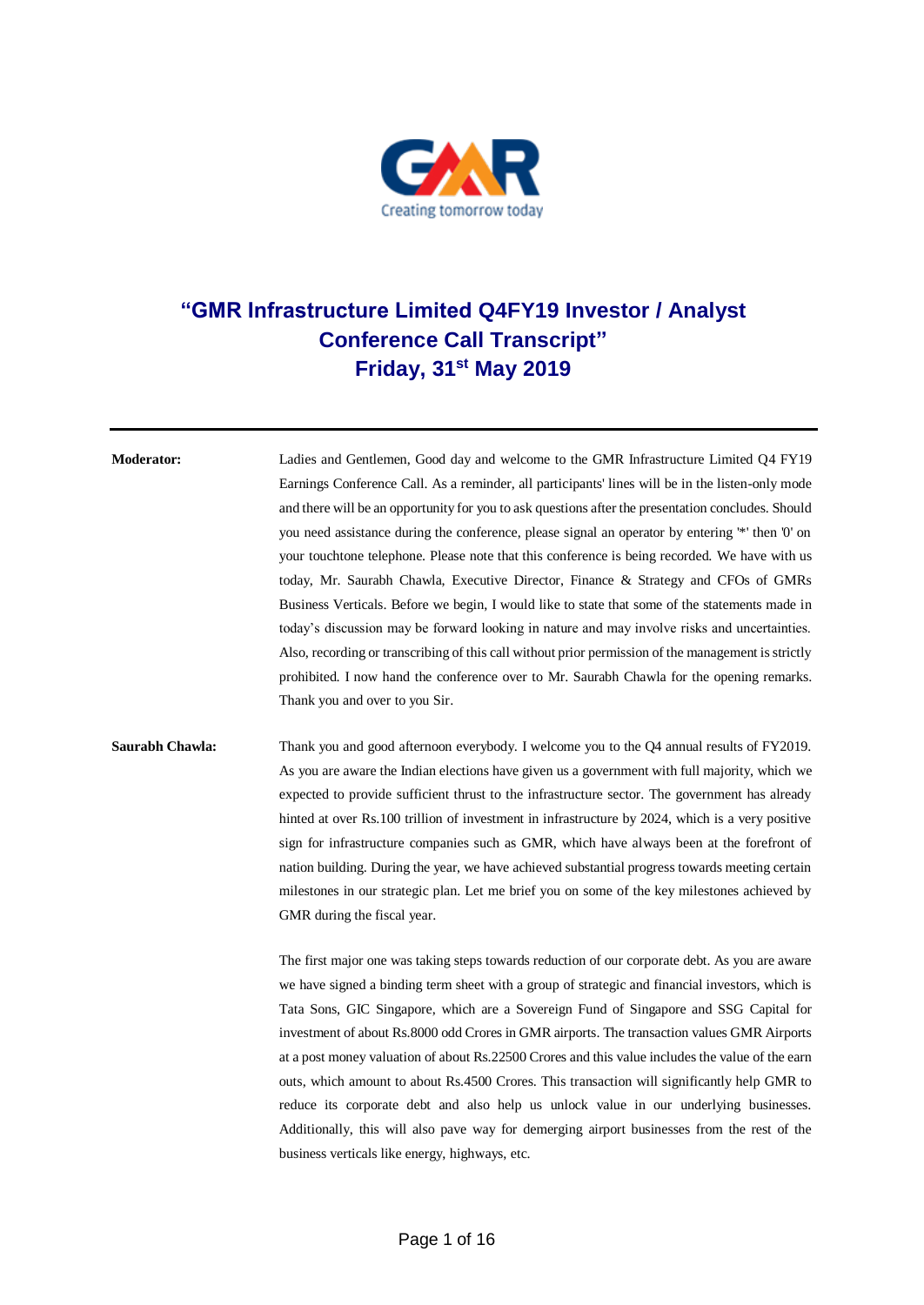

The second milestone, which we have embarked ourselves upon, is to fairly value our businesses. This is a very significant exercise that we have undertaken during the fiscal year fairly valuing our underlying businesses, which entailed change in our accounting policy. We have reported our investments on a fair valuation basis as per Ind-AS as against the historical cost basis. As a result, the net worth of GMR Infrastructure Limited on a standalone basis has been restated to about Rs.11700 Crores.

The third milestone that we achieved is to demonstrate the underlying value in our land parcels especially in Delhi Airport or DIAL. At Delhi Airport, we initiated the phase three of land monetization establishing new benchmarks in valuation with Aerocity emerging as the new central business district of National Capital Region. Delhi Airport has successfully monetized 10 million square feet of land parcels to a consortium led by Bharti Realty Limited. For five million square feet, the developer will make a onetime payment of ~Rs.1837 Crores out of which about Rs.390 Crores have already been achieved and will also make Annual Lease Rentals to DIAL at ~Rs.363.5 Crores till 2036. The lease rentals shall get escalated by 50% for an extended period of 30 years till 2066. The developer shall be entitled to another five million square feet on the same consideration. Similarly, Hyderabad Airport has launched a GMR Business Park as an integrated office development spanning about 0.8 million square feet of leasable area. In addition, we have made significant progress for land monetization with customers such as Saffron, Amazon, etc., in both industrial and warehousing segments.

The third area where we are now working towards and we have initiated action is the expansion of the existing airports. I am happy to inform you that the airport platform is now poised for another level of growth both in Delhi and Hyderabad. They are currently undergoing expansion as per their respective master plans. Delhi Airport is undergoing expansion plan, which will ramp up capacity from 64 million passengers to 100 million passengers. Very recently Delhi Airport raised US\$350 million through a 10-year bond priced at 6.45% in order to part finance the expansion. Here I would really want to highlight one aspect is that the global investors are recognizing the quality of the Delhi Airport in a very different fashion vis-à-vis of course our domestic investors. Just to give you a sense for \$350 million ticket size, we received a demand of more than US\$2.5 billion.

Hyderabad Airport is also undergoing expansion plan to ramp up capacity from 12 million to 34 million passengers. Financial closure for financing the expansion plan has been achieved at Hyderabad. It has raised an amount of 300 million in the last quarter through a five-year bond priced at 5.375% in order to part finance this expansion. Additionally, we have added new airports to our portfolio. We have been awarded the Nagpur Airport, which is currently handling traffic of 2.18 million passengers and 7800 million tonnes of cargo. The airport has been growing at a CAGR of 11% and ranks 17th in terms of cargo traffic. It is a fast emerging major IT/ITeS Centre, logistics and aerospace hub along with major manufacturing base. Hyderabad is a Brownfield airport and hence our project actually is already underway in some form or the other. The scope of work, which includes construction of new terminal for a concession period of 30 years at a revenue share of about 14.49%.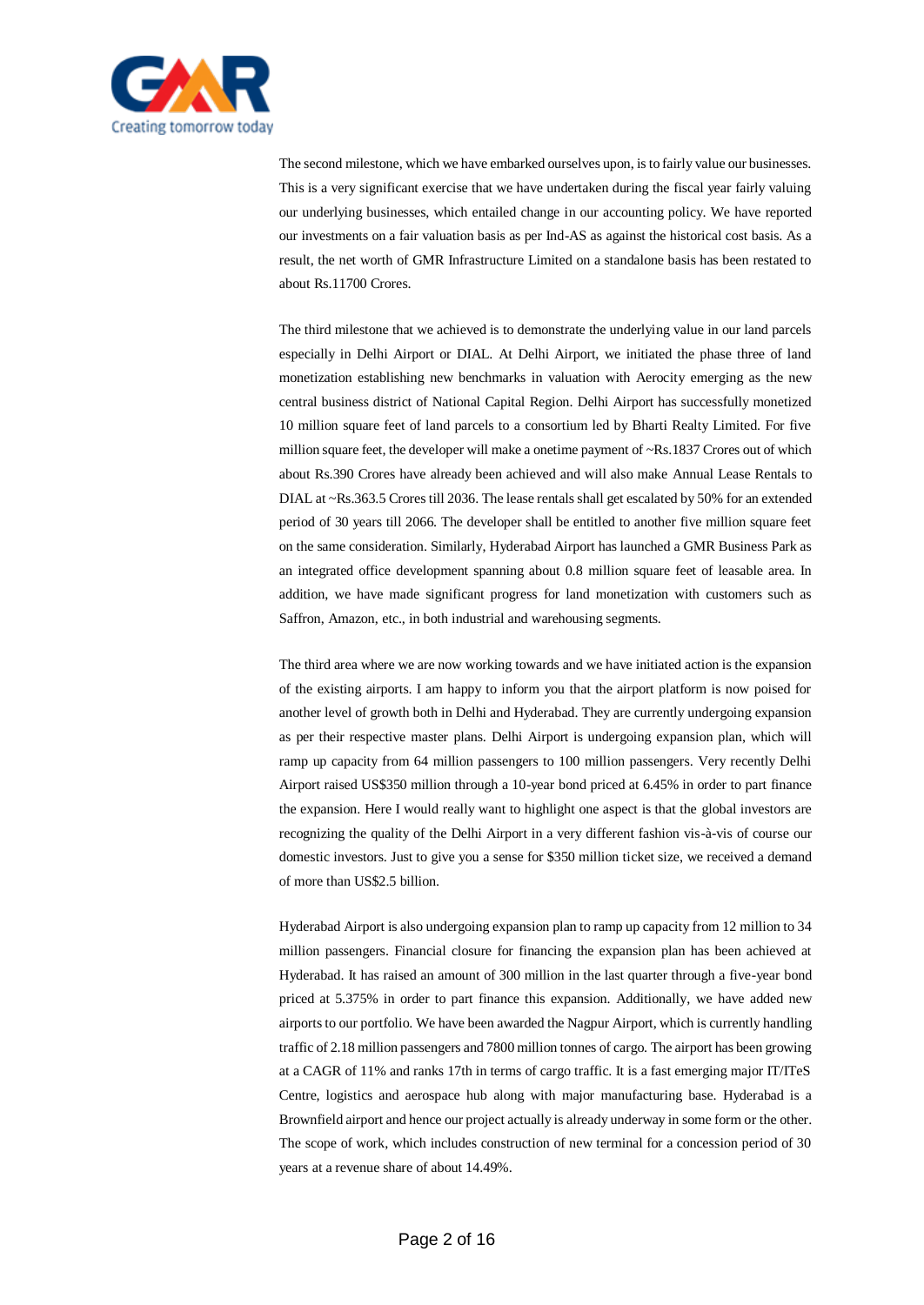

The other airport that has been awarded to us is Bhogapuram, which is next to Vizag. We have emerged as the highest bidder for the airport. The current existing civil enclave of Visakhapatnam naval airfield handles about 2.33 million passengers and about 5000 tonnes of cargo. The passenger traffic is growing at about 14% CAGR over the last four years. The airport ranks fifth amongst the custom airports in India in terms of cargo traffic. The phase one of the airport shall be developed to cater about 6 million passengers per annum. The concession period is for 40 years, which is extendable by another 20 years. The airport authority as part of the condition precedent will procure all approvals for closure of the commercial operations from the existing Vizag Airport.

Crete is the other airport where GAL along with its partner Terna Group has signed concession agreement for new International Airport of Heraklion for 35 years. Crete is one of the most visited islands in Greece. This airport is the second largest airport in Greece and its registered traffic growth at a CAGR of 10% per annum over the last three years. The current airport is facing severe capacity constraints and will be replaced by the new airport at Kastelli.

The other business verticals in energy we have seen improvement in our operating performance and certain resolutions, which were underway. Our energy assets are also showing improvements in performance. We have achieved another big milestone by way of restructuring of our gas based power project Rajahmundry. The resolution plan has been improved by 100% of lenders and post the implementation of the resolution plan GREL has residual debt of Rs.1130 Crores to be repaid over 20 years.

With respect to the GMR Chhattisgarh Power Project, the lead bank is currently running the process of change in management through the resolution plan; this process is at an advanced stage and is expected to be completed shortly.

I will just quickly highlight some of the operating matrix in all the verticals. The Delhi Airport the traffic grew by 5% year-on-year to 69.2 million in FY2019 from 65.7 million in FY2018. Non-aero revenues grew by 16% YoY to Rs.2091 Crores in FY2019 from Rs.1800 Crores in FY2018. It generated a cash profit of Rs.413 Crores in FY2019 versus Rs.610 Crores for FY2018. It implemented the base airport charge, which protects the aero revenue as it acts as a floor for determination of aero revenues. It has been awarded the best airport in India and central Asia in 2019 by Skytrax World Airport Awards. It was also awarded the best airport by size and region (for over 40 million passengers per annum in Asia Pacific) by ACI-ASQ Awards 2018.

In Hyderabad Airport, the traffic grew by 17% YoY to 21.4 million in FY2019 from 18.3 million in FY2018. Non-aero revenues grew by 21% YoY from Rs.542 Crores in FY2019 from Rs.447 Crores in FY2018. Hyderabad Airport generated a cash profit of Rs.885 Crores in FY2019 versus Rs.807 Crores in FY2018. New frequencies were added to Bhopal, Jeddah and Ahmedabad from Hyderabad. New destinations to Durgapur, Nasik, Jharsuguda and Kolhapur.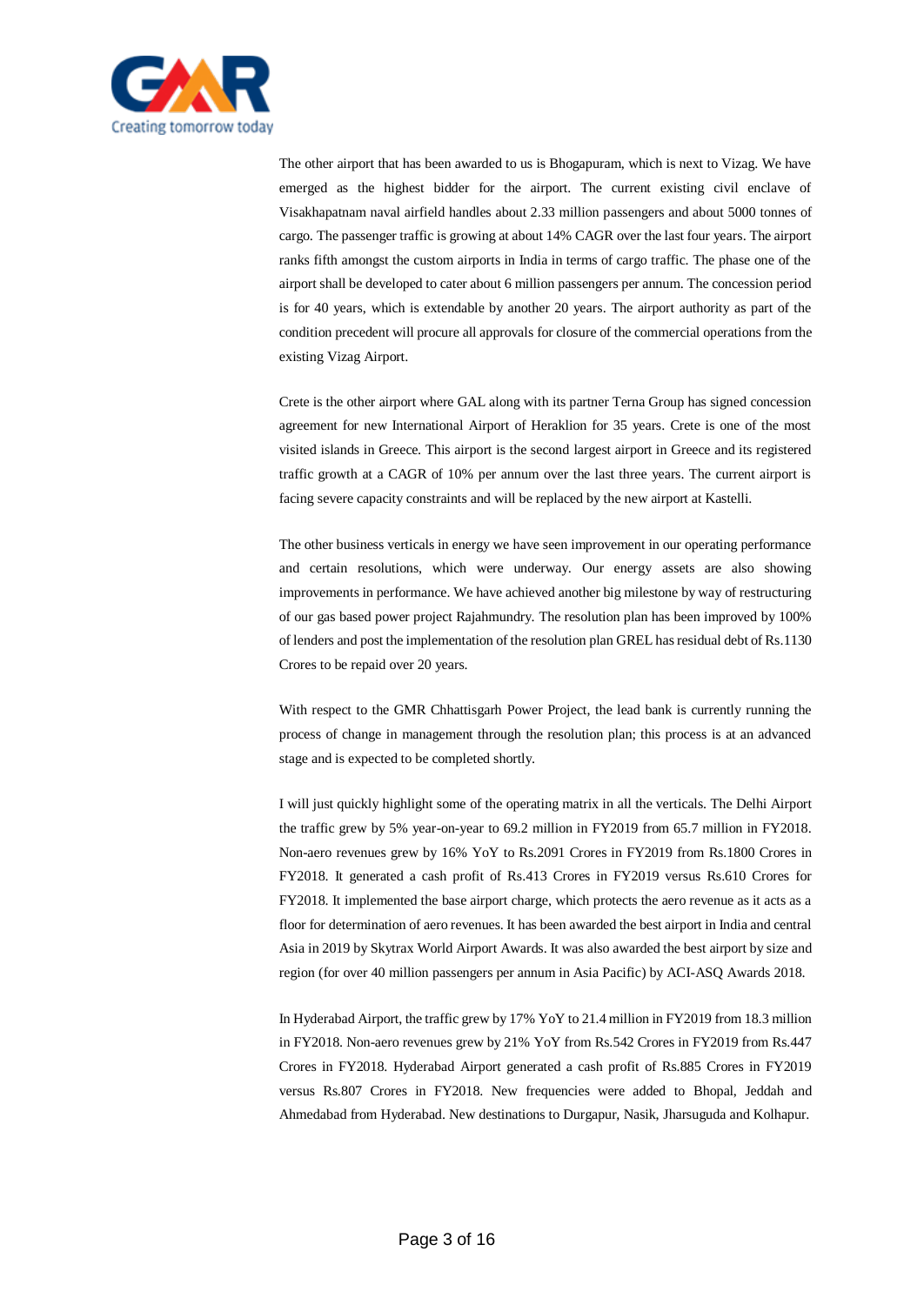

The Hyderabad Airport was awarded the best regional airport by Skytrax in 2019 in India and Central Asia. It has also executed the second EPC contract with Megawide for offshore supply of airport systems.

Cebu in Philippines, the traffic grew by about 15% YoY to 11.51 million in FY2019 from 9.97 million in FY2018. Cebu generated a cash profit of  $\sim$ Rs.77 Crores in FY2019 versus  $\sim$ Rs.73 Crores in FY2018.

In the energy sector, in Kamalanga Power Project we achieved a PLF of 73% in FY2019 against 61% in FY2018. PAT of Rs.57 Crores in FY2019 as against loss of Rs.78 Crores in FY2018. It generated cash profit of Rs.359 Crores in FY2019 as against Rs.216 Crores in FY2018.

The Warora Power Project clocked a PLF of 74.1% in FY2019 against 71.3% in FY2018. The PAT growth of 36% YoY to Rs.263 Crores in FY2019 versus Rs.193 Crores in FY2018.

The Indonesia Coal Mine, we have seen sales volume increased by about 43% YoY to 24.4 million tonnes in FY2019. The revenue grew by 42% YoY to Rs.7141 Crores in FY2019.

The consolidated accounts that we have given to the markets and announced, they recorded gross revenue of Rs.7565 Crores during the year as against Rs.8721 Crores in FY18. The decline in revenue is mainly due to the netting off of revenue with expenses as per Ind-AS 115 in energy trading and decline in aero revenues in case of DIAL. EBITDA margin of 29% was achieved in FY2019 as against as 32% in FY2018. The impact is due to increase in other expenses mainly due to forex loss in case of DIAL. The loss for the year has increased due to onetime provisions of Rs.2212 Crores in the non-airport businesses.

I would now like to open the forum for the Q&A session. Thank you.

- **Moderator:** Thank you very much Sir. Ladies and gentlemen, we will now begin the question and answer session. Ladies and gentlemen, we will wait for a moment while the question queue assembles. Thank you. The first question is from the line of Parvez Aktar from Edelweiss. Please go ahead.
- **Parvez Aktar:** Good evening Sir. Sir a couple of questions from my side. First would it be possible to get the status of the capex programme at the Delhi, Hyderabad and the Goa Airport?
- **GRK Babu:** Yes. The capex at Delhi Airport is the board approved Rs.9794 Crores plus IDC. In case of Hyderabad it is about Rs.6700 Crores and Goa it is Rs.1900 Crores.
- **Parvez Aktar:** Sir I know the project cost, I just wanted the status have we invited tenders let us say Delhi? Goa is already under construction and so on?
- **GRK Babu:** In case of Delhi tendering international competitive bidding has already been done and there are five participants. Finally L&T has been the successful bidder. It is a single EPC contract. The total contract cost is about Rs.9300 Crores so including the PMC and all other cost it is Rs.9794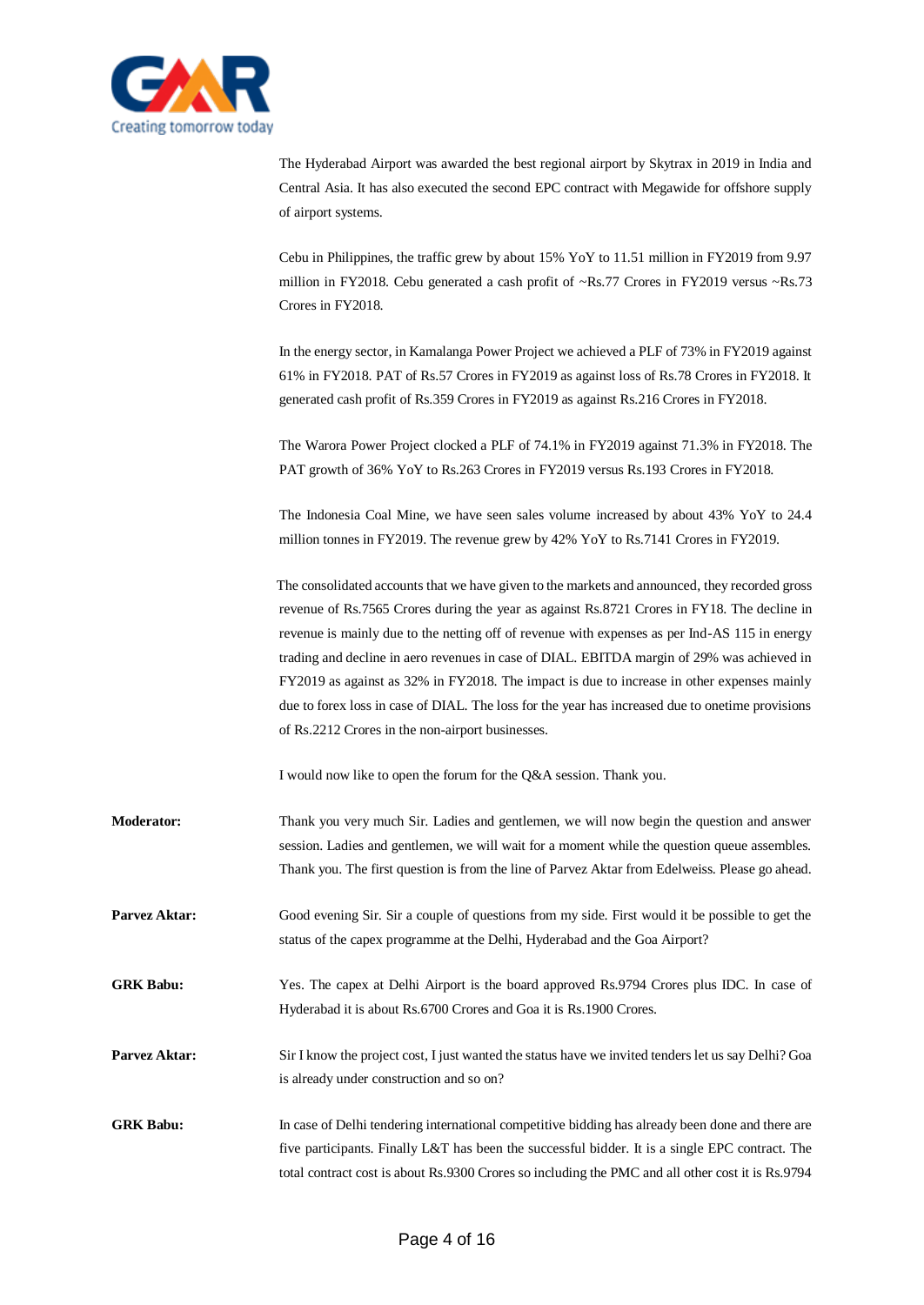

Crores, so L&T is already on the job they have already started and we have already paid mobilization advance also to them. When it comes to Hyderabad, the EPC contract has already been awarded to the L&T as well as the Megawide, so work is going on in a full swing. We have already started releasing the payments about Rs.1000 Crores to all the EPC contractors. In case of Goa, the work is already going on and there also the Megawide is the contractor and we have already started paying the payment. The work is going on in a full swing.

- **Parvez Aktar:** Sure. The other question is we saw a dip in traffic growth in both the airports Delhi and Hyderabad this year, so is that mainly because of the Jet Airways issue or are there any other factors also involved in that?
- GRK Babu: If you look at year-on-year in Delhi from 65.7 to 69.24 we have touched there is a growth of about 5.5% and in case of Hyderabad there is a good growth of about 17%.
- **Parvez Aktar:** Sir I was referring to Q4, in Delhi there is a decline and Hyderabad also the growth has been slightly lower compared to what we have seen historically, so just wanted to understand are there any one offs involved here?
- **GRK Babu:** Always Q4 compared to Q3 is always a little slower because it is seasonal, but yes Jet Airways impact is a little more in Delhi compared to Hyderabad.
- Parvez Aktar: Sir last question from my side when do we expect the DIAL tariff order process to get concluded?
- **GRK Babu:** The DIAL has already filed the application for the third control period tariff determination. AERA has already appointed SBICAP as their consultant. They have also appointed R. Subramanian & Company, another consultant to examine certain aspects. The work is going on, we are expecting the reports will be submitted to AERA by end of June 30, 2019, so the Era has also informed us that they will come out most probably consultation paper by July end. I am expecting the new tariffs by October.
- Parvez Aktar: Sure Sir. That is it from my side and all the best for the future.
- **Moderator:** Thank you. The next question is from the line of Divansh Nigotia from Securities Investment Management. Please go ahead.
- **Divansh Nigotia:** Thanks for the opportunity. Sir my question was mainly related to the competitive scenario that we have been seeing in terms of bidding so the aggressive bidding is there from Adani for a lot of airports so going forward how are we navigating the competition or how are we looking at it going forward?
- **Saurabh Chawla:** Why they have bidded at those high values I think you will have to ask Adanis for that. From our perspective, I think we look at our return on investment very carefully before we put any number in a bid. It is interesting to note that the two existing bidders are actually bidding at the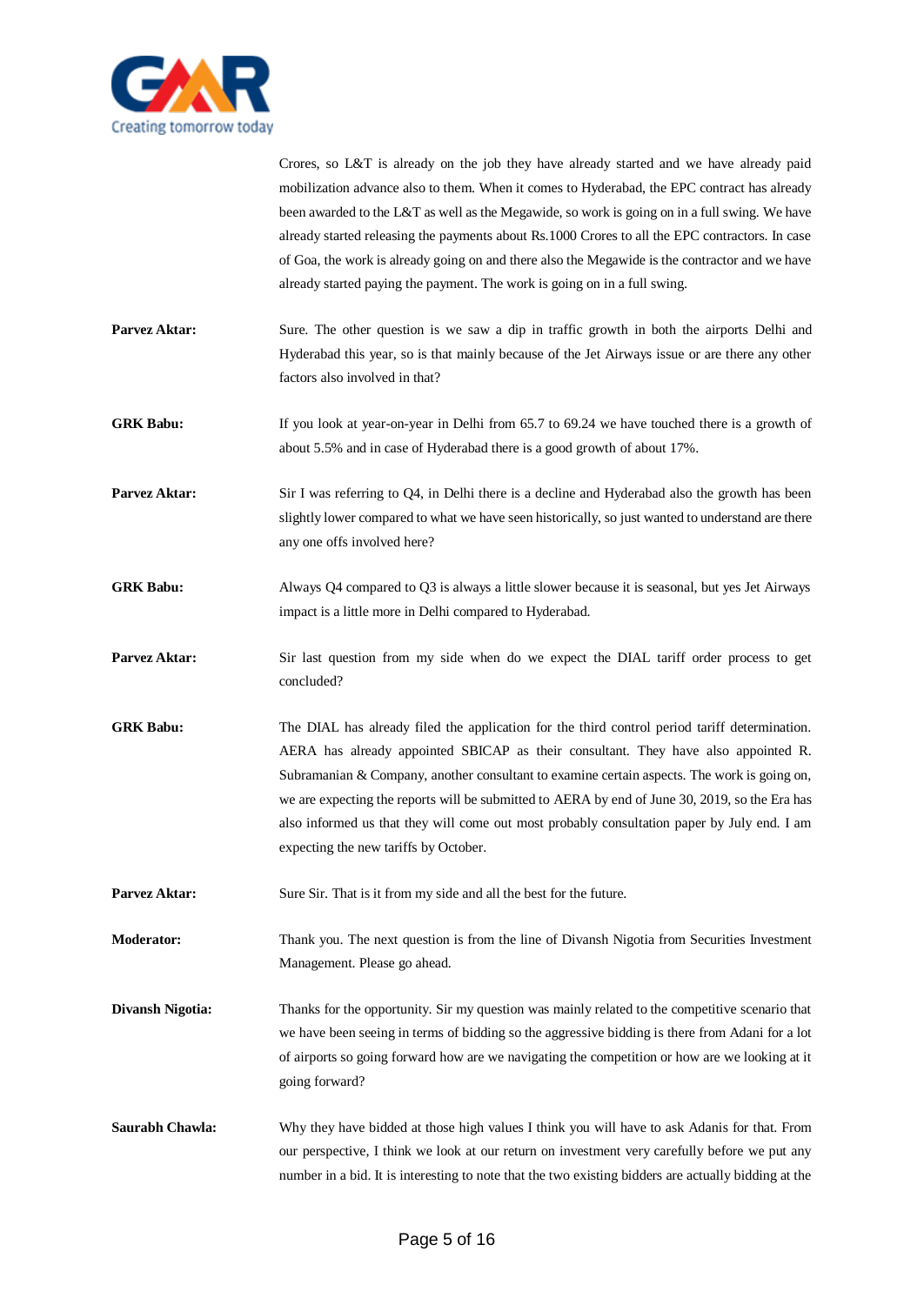

lower end of the whole spectrum, so I guess I think experience is showing in the bid as far as the new bids that have come on board. I do expect the new players to be far more aggressive if they want to enter into this sector, usually they pay that entry premium to come in, so it is not competition, we are going to compete against each other. They will be in their own airport cities and we will be in our own airport cities. Our focus is to make best return on investment in our existing airports. That is the focus.

**Divansh Nigotia:** Our return targets do not change going forward in terms of bidding the way we have bidded in the past. Is that correct way to interpret?

- **Saurabh Chawla:** Absolutely. We will remain very much disciplined while we are entrepreneurial in nature, but we will be much disciplined as far as our bids go. As a matter of fact as and when the new investors also come on board they will add to that discipline and we will have, I would say healthy discussion before we bid for new airports going forward. So fiscal discipline is key. Operationally we are doing very well, but we need to achieve good fiscal discipline.
- **Divansh Nigotia:** Sir in Goa can you just tell us the current status of the environmental clearance?
- **GRK Babu:** As far as the environment clearance that Supreme Court, which has temporally given a stay. They have asked the Expert Advisory Committee to give their final findings so the Ministry of Environment helped and Expert Advisory Committee has already provided the information. They have filed their recommendation before the Supreme Court. That case has now listed for hearing in the first week of July. We are expecting that will be closed by July 15, 2019 and we are expecting the environmental clearance from the Supreme Court.
- **Divansh Nigotia:** Sir for Crete, Bhogapuram and Nagpur when will they start contributing and what about the current construction status of Bhogapuram?
- GRK Babu: Bhogapuram we are the successful L1 and we are yet to receive the award letter from the Government of Andhra Pradesh. As far as Nagpur is concerned we have received the letter from them and we are yet to execute the concession agreement.

**Divansh Nigotia:** And for Crete?

GRK Babu: Crete concession agreement has been signed. Now the matter has already gone to the Parliament of Greece, which they have approved it. Now it is going to the European Union. In the meantime, JVC has already been created. It is called International Airport Heraklion, Crete and the necessary equity infusion has already been done.

- **Divansh Nigotia:** Sir can you just mention the equity infusion in all three of them and by when they will start contributing in our numbers?
- **GRK Babu:** Crete will take five years for the construction period. Thereafter it will start providing it and as far as the Nagpur is concerned the, it is the Brownfield airport. It will start going, only the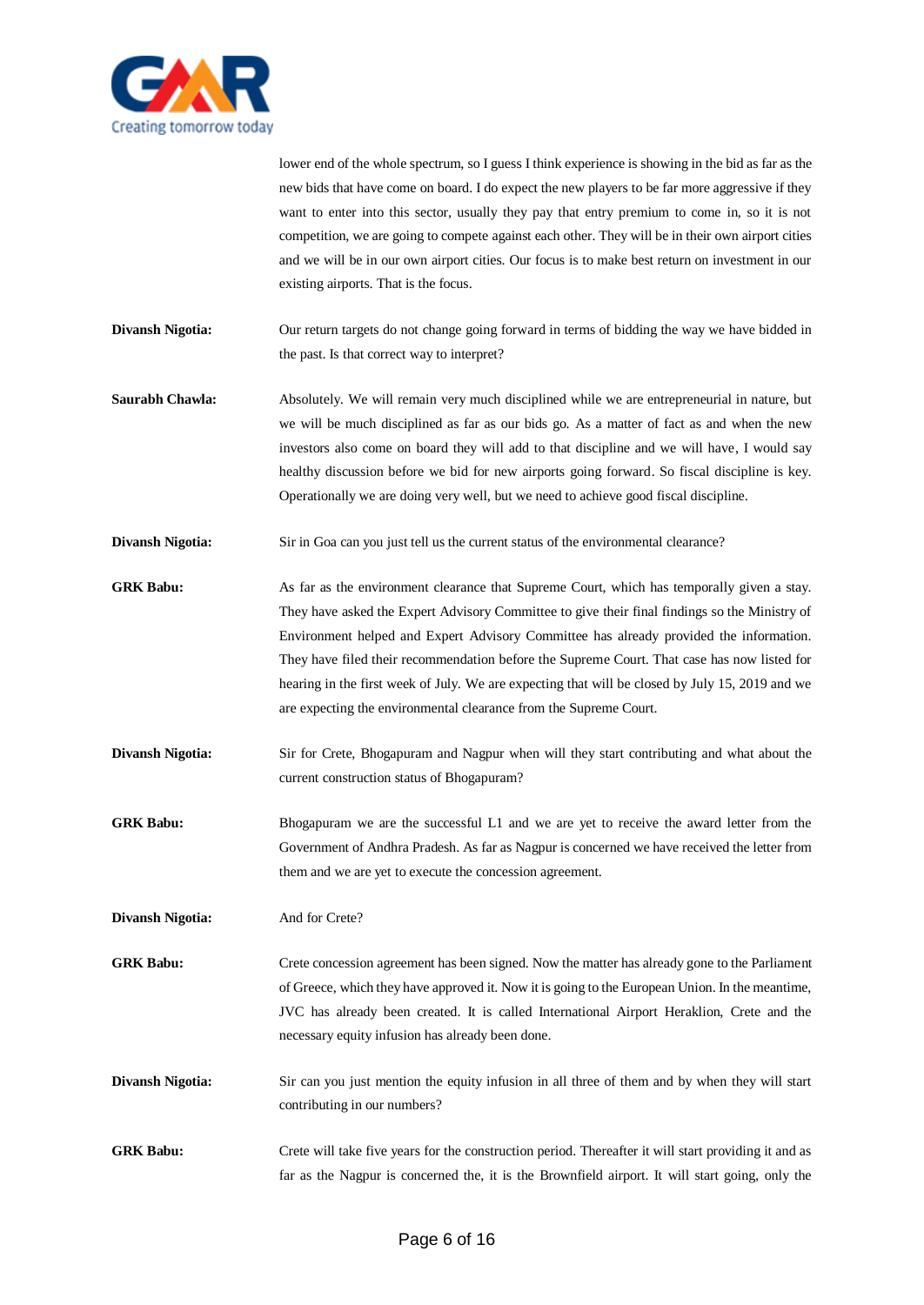

construction we have to do it and the terminal expansion. The Bhogapuram is the new airport that has to be built. That will take about four to five years.

- **Divansh Nigotia:** Sir in terms of deal with Tata do we see any kind of regulatory risk because they have an ownership interest in airlines, so can any contract of interest arrive?
- **Saurabh Chawla:** We do not believe so neither does Tata's believe it. The filing for the competition commission is done by the investors and even if you look at the recent bidding processes, the government has allowed entities, which own airlines to go ahead and bid for the airports, so there is no restriction in that form. Also you must understand that this is a highly regulated sector, so operators and owners of the airport cannot just take decisions on their own. It is monitored and all decisions are taken in consonance with the regulator, so we do not foresee any risk, but yes the process will take some time. They will obviously like to understand where the overlaps are and what are the safeguards are so that the competition is maintained between the airlines there.
- **Divansh Nigotia:** Sir the demerger process when do we start when the transaction being executed in terms of cash coming in our books and the demerger actually happening and need of timeline?
- **Saurabh Chawla:** So from timeline perspective we expect the competition commission to come back with their findings or their approvals by end of June. I would say a transaction imminent closure will happen sometime in Q2, so July and August would be a reasonable time period in which we should expect the closure of the Tata GIC transaction. Once that transaction closes we will then move ahead with the next steps. I just want to point out right now that the demerger proposal is still pending. We await the findings of our consultants. It will be presented to the committee of board for demerger and then subsequently decisions will be taken, so early stages in it, but yes the path as you rightly articulated is where we will first close the transaction and then move for the demerger.
- **Divansh Nigotia:** In Warora and Kamalanga some news item relating to the default from P&L it seems like Rs.250 Crores to Rs.400 Crores cash profit is there so what would be the actual cash flow from operation in these?
- **Amit Jain:** Kamalanga has a cash profit if you look at the numbers and the same is true for Warora also.
- Ashis Basu: In fact the news items, which was seen regarding GMR Warora these are as you must be aware in power sector all the companies are dealing with huge accumulated receivables, which is nearly Rs.40000 Crores for all the power companies till government is paying it, so these are more delays in recovery of receivables. Due to delay, Warora for the last two months the debt servicing is slightly delayed. It is more about delays and default. Kamalanga also similar so the accounts were regular till recently and then for delays in receivables from DISCOM, debt servicing has got delayed, we are trying to address it as we have been doing in the past.
- **Divansh Nigotia:** Sir can I have the cash profit and cash flow from operation number for both of them as on March 19, 2019?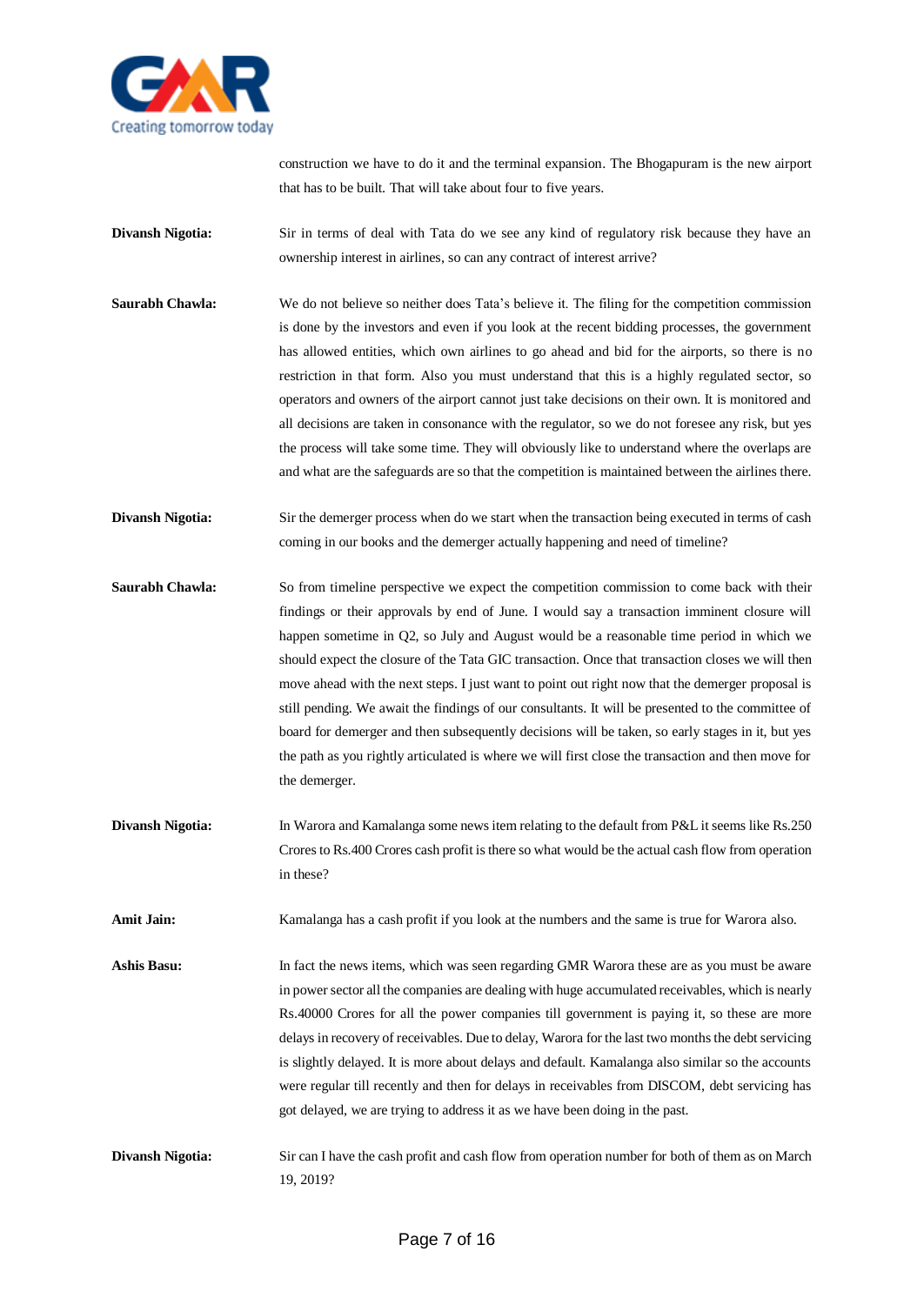

| <b>Amit Jain:</b>       | If you look at March 19, 2019 the cash profit from Kamalanga was close to Rs.360 Crores and<br>for Warora was close to Rs.206 Crores.                                                                                                                                                                                      |
|-------------------------|----------------------------------------------------------------------------------------------------------------------------------------------------------------------------------------------------------------------------------------------------------------------------------------------------------------------------|
| <b>Divansh Nigotia:</b> | And cash flow from operations?                                                                                                                                                                                                                                                                                             |
| <b>Amit Jain:</b>       | Cash flow from operation we will come back to you later. These are the cash profits, which are<br>generated.                                                                                                                                                                                                               |
| <b>Divansh Nigotia:</b> | In Tamil Nadu?                                                                                                                                                                                                                                                                                                             |
| <b>Madhu Terdal:</b>    | Not only cash profit is an indication, but lot of receivables, which are in arrears. I think you have<br>to take that into consideration before you come to any conclusion. I think Amit Jain will tell<br>separately what kind of arrears are still remaining in Warora.                                                  |
| <b>Divansh Nigotia:</b> | That makes sense. Sir in Tamil Nadu actually SIPCOT was going to buy there was some<br>arrangement that was happening or you have, seen what would be the current status right now<br>for the same?                                                                                                                        |
| Saurabh Chawla:         | Mr. Mohan Rao can you answer this?                                                                                                                                                                                                                                                                                         |
| <b>Mohan Rao:</b>       | In fact, SIPCOT is going to acquire this land and they have given the administrative approvals<br>to the collector and now the collector is going to determine the price, so it is almost last leg.<br>Once the collector determines the price and they will release and they will acquire the land.                       |
| <b>Divansh Nigotia:</b> | Sir any rough idea or how much would be the amount?                                                                                                                                                                                                                                                                        |
| <b>Mohan Rao:</b>       | At present we have no idea about that. In fact they are also doing a lot of exercise about that, so<br>it will come out in future. At the moment, it is still not clear how much value will be there.                                                                                                                      |
| <b>Madhu Terdal:</b>    | But basically it will go by the formula of around 2.5 of the latest market value. I think as and<br>when the compensation is ready the latest market value will be the benchmark, so I think we<br>believe that with the passage of time the kind of realization must be pretty higher than what was<br>envisaged earlier. |
| <b>Divansh Nigotia:</b> | In Maldives the tax liability, which now that they are not going to pursue what is the current<br>status as on March 19, 2019 have we received those refunds?                                                                                                                                                              |
| <b>GRK Babu:</b>        | When they have remitted the payment, the entire payment has been received from the Maldives<br>government, subsequently only the internal revenue department has rights, subsequently the<br>highest legal authority has confirmed that it is not sustainable and it is not maintainable.                                  |
| <b>Divansh Nigotia:</b> | So basically that there was a cash outgo from our side, which is not now going to happen if that<br>is the right way to interpret?                                                                                                                                                                                         |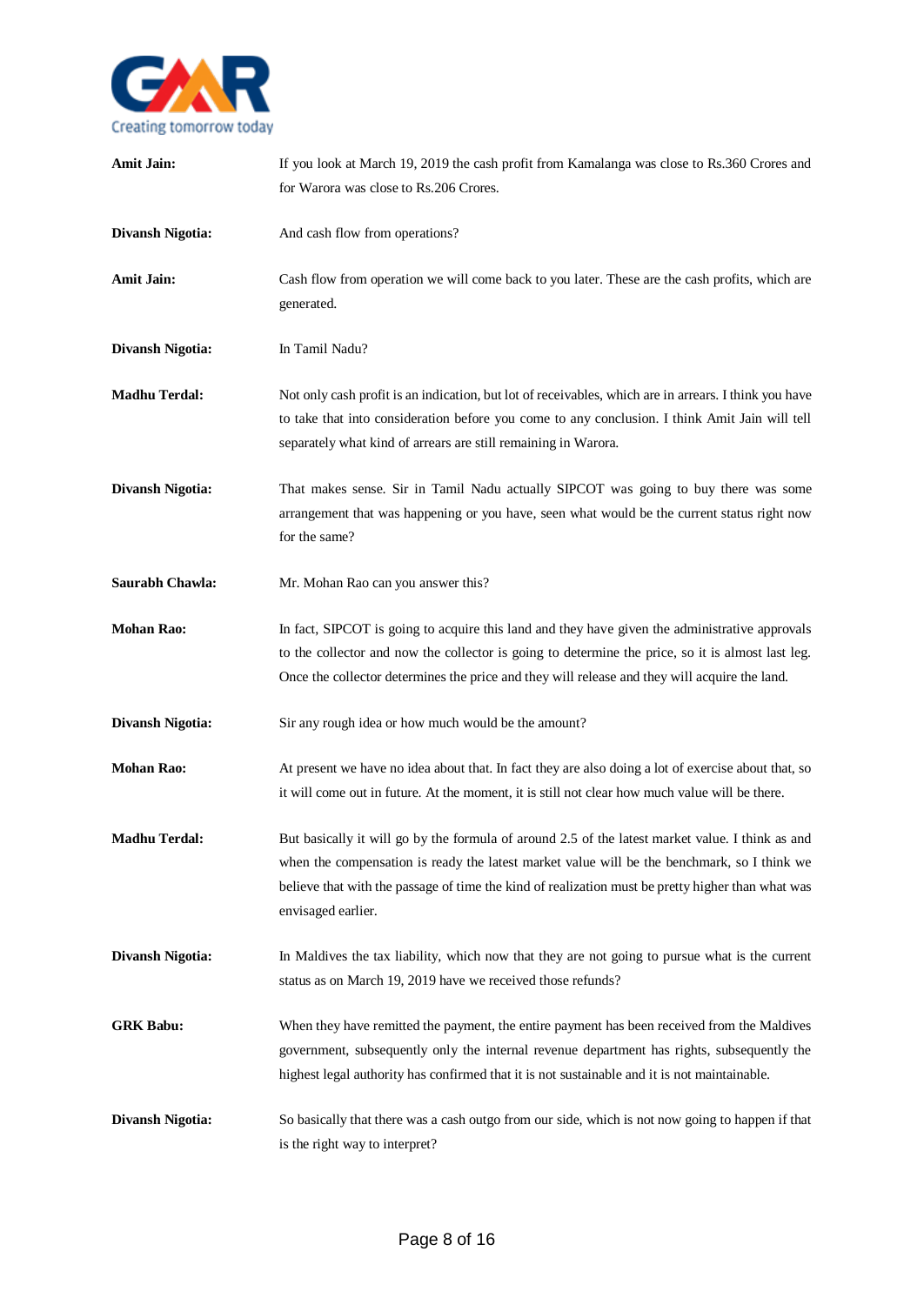

| <b>GRK Babu:</b>          | That is correct.                                                                                                                                                                                                                                                                                                                                                                                                                                                                                                                                                                                                                                                                                                                                                                                                                                                                           |
|---------------------------|--------------------------------------------------------------------------------------------------------------------------------------------------------------------------------------------------------------------------------------------------------------------------------------------------------------------------------------------------------------------------------------------------------------------------------------------------------------------------------------------------------------------------------------------------------------------------------------------------------------------------------------------------------------------------------------------------------------------------------------------------------------------------------------------------------------------------------------------------------------------------------------------|
| <b>Divansh Nigotia:</b>   | This is it from my side. Thank you.                                                                                                                                                                                                                                                                                                                                                                                                                                                                                                                                                                                                                                                                                                                                                                                                                                                        |
| <b>Moderator:</b>         | Thank you. The next question is from the line of Siddharth Agarwal from Prudent Value<br>Partners. Please go ahead.                                                                                                                                                                                                                                                                                                                                                                                                                                                                                                                                                                                                                                                                                                                                                                        |
| <b>Siddharth Agarwal:</b> | Good afternoon Sir. Thanks for giving me the opportunity. Sir just carrying out from the previous<br>participant about our Warora and Kamalanga so could you give us some sense of how much<br>percentage of revenue are we actually able to collect from the power purchasers currently, what<br>was the trigger point that we stopped having these receivables and the arrears have now started<br>accumulating to a level that we have to actually default on our debt?                                                                                                                                                                                                                                                                                                                                                                                                                 |
| <b>Ashis Basu:</b>        | Firstly, there is a notion that a percentage of receivables is never collected is wrong that happens<br>with DISCOM. For us we will obviously collect the entire money. The issue is the delay, that is<br>the issue not how much will be collected. We in terms of the utilization of cash collection the<br>biggest use is for operation and then immediate debt servicing, so we have been servicing debt<br>in Warora. I think that news has attracted everybody's attention. We have been repaying debts<br>also over the last three years besides the interest payment, so that has been going on. There are<br>some accumulations especially from TANGEDCO, which is in huge financial stress. We have<br>got order from Appellate Tribunal from CERC for payment, but they are stranded for cash and<br>that is the reason our cash flow is delayed and debt servicing is delayed. |
| <b>Siddharth Agarwal:</b> | Sir what about our Chhattisgarh project, as per our lenders finally come to a decision regarding<br>the transaction about this, are we going to sell it off or purchase it, has that been approved?                                                                                                                                                                                                                                                                                                                                                                                                                                                                                                                                                                                                                                                                                        |
| <b>Madhu Terdal:</b>      | In fact most of the people have already given in principle approval. It slightly had slowed down<br>because of the Reserve Bank guidelines, which were expected and also some banks were a little<br>slow, but I can tell you that during the last one month it has picked up momentum. There were<br>a lot of variations between the sanctions of various banks, so that reconciliation exercise is going<br>on and the last consortium has again reaffirmed the need to close this resolution plan as early as<br>possible. We believe that now all the banks have reconciled more or less their sanction terms,<br>but they have to go to their respective boards for their final approvals, so I guess it may take<br>between 30 to 45 days for the final closure, but the resolution process is on track and we believe<br>that it is going to get closed sooner than later.          |
| <b>Siddharth Agarwal:</b> | Sir could you guide us with this resolution process can we expect a further write down on our<br>carrying value for the Chhattisgarh plant or what something could be?                                                                                                                                                                                                                                                                                                                                                                                                                                                                                                                                                                                                                                                                                                                     |
| <b>Madhu Terdal:</b>      | We have completed. Everything 100% we have written off. Nothing is left to be written off. In<br>fact, even Rajahmundry as well as Chhattisgarh with this current balance sheet we have<br>completely 100% we have provided for. We have written off completely.                                                                                                                                                                                                                                                                                                                                                                                                                                                                                                                                                                                                                           |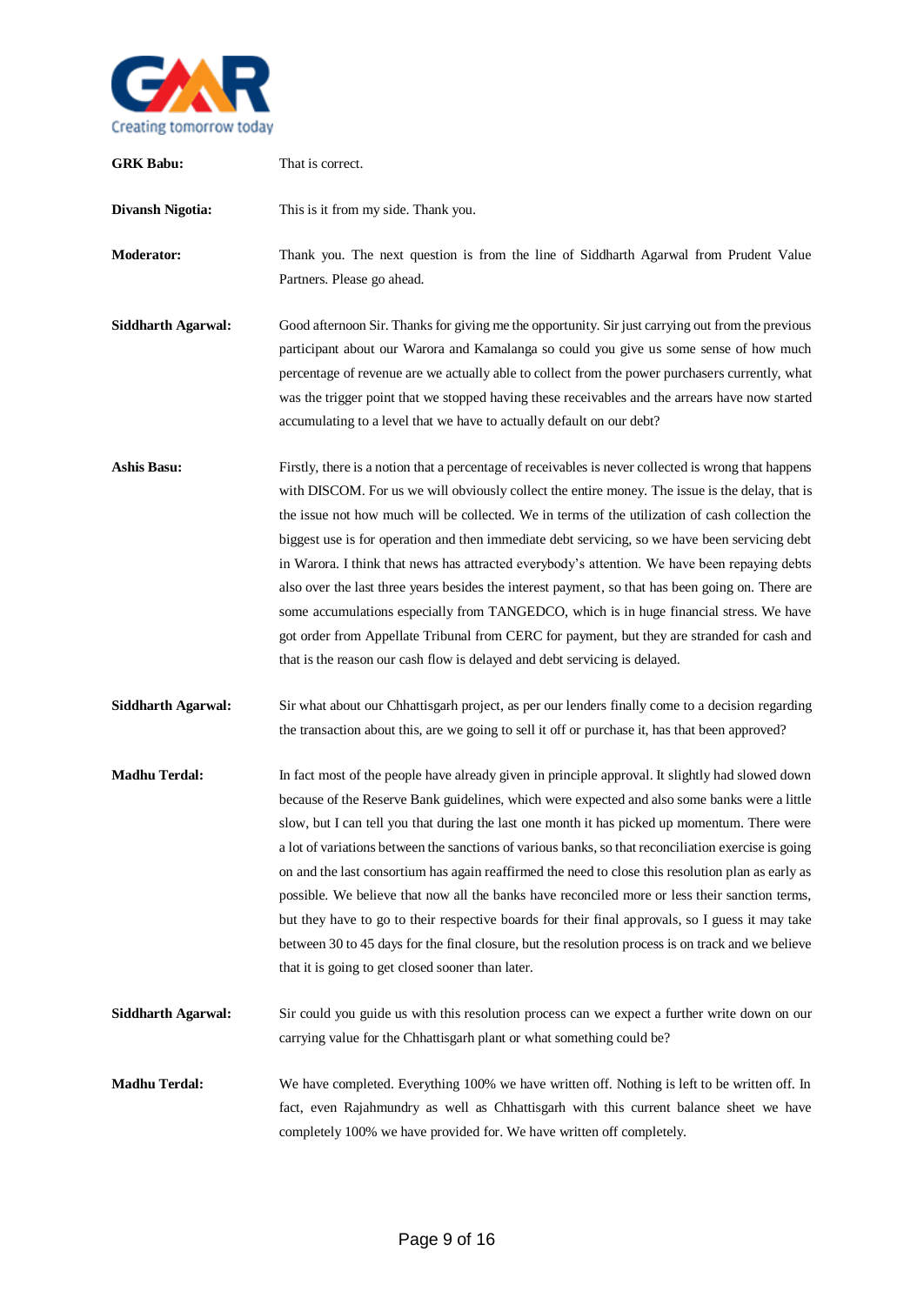

- **Siddharth Agarwal:** Thank you. Sir of this Hyderabad and Vijayawada our project as well so as per our notes to accounts, so there has been a dispute with NHAI there, so could you Sir throw a little bit more light there, what is the expectation, are we looking at a significant write down in that particular project as well?
- **Mohan Rao:** Yes regarding Hyderabad and Vijayawada you rightly mentioned that there is dispute on the basis of the change in law. The change in law in principle approved by the NHAI, but only the quantum how to determine the quantum has come to a position, so it went to arbitration, arbitration has gone to very advanced stage and we are expecting the decision by October or November by the arbitration about the award and because we are very positive and the probability is very high to get this favorable award for us.
- **Siddharth Agarwal:** And Sir finally one last question from me regarding the other transaction that we did at the airport to the strategic investor, so in our estimates so in our estimates what we were doing in our analysis we thought that the airport business was worth a lot more than the value this transaction really happened because when we look at our peers whether it is Bengaluru Airport or Mumbai Airport, so Sir are you happy with the price that we got or is it more to do with and get some more strategic investors on board that we decided to do it at that particular value?
- **Saurabh Chawla:** So as a seller we are never happy with the price that we get, so obviously our expectation was much higher, but I just would like to add over here is that we were able to negotiate the earn out, in certain areas where we are 100% sure the investors were still apportioning some kind of probability of those events really happening. For example, I would give an example for example the real estate monetization in DIAL, they were taking a very conservative view over the next five years as to what would be the volume of monetization and what value it will go. I will not give you the numbers because right now we are still in the finalization of the agreement stage, but with the current monetization, which Bharti Realty took we have actually achieved that turnout, so there are many such areas where as an international investor they had certain assumptions, which we believe are very conservative and we believe that we should be able to achieve all our earn outs and that is why we ascribe a much higher value if upfront despite a pre money valuation, which they put at about Rs.17000 odd Crores so we ascribe the value of about Rs.22500 Crores. It is only a question of time when you will see it.
- **Siddharth Agarwal:** Thank you Sir. Sir I have a few questions, but I will come back in queue and we will see if time permits I will come back. Thank you Sir.
- **Moderator:** Thank you. The next question is a followup from the line of Divansh Nigotia from Securities Investment Management. Please go ahead.
- **Divansh Nigotia:** Sir just one question that I asked earlier and I think the amount of equity and investment in all the three airports for Crete, Bhogapuram and Nagpur if you can just mention that?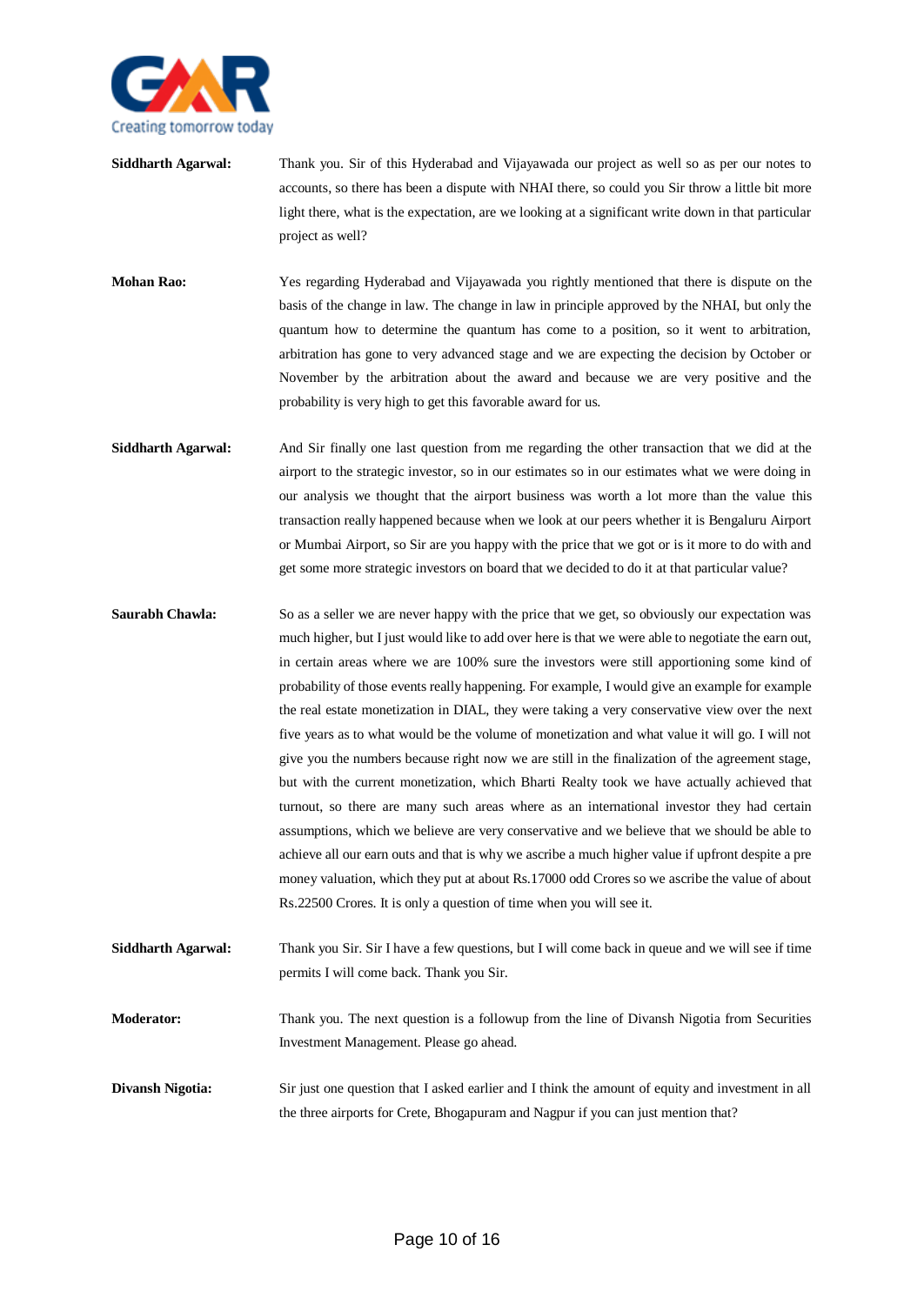

| <b>Company Speaker:</b>   | In case of the Crete it is about \$72 million. That is that we have to invest over a period of the<br>next three years and Bhogapuram as well as the Nagpur they are just working it out. As just per<br>the model we are just working out. It will be around Rs.500 Crores to Rs.600 Crores initially.                                           |
|---------------------------|---------------------------------------------------------------------------------------------------------------------------------------------------------------------------------------------------------------------------------------------------------------------------------------------------------------------------------------------------|
| <b>Divansh Nigotia:</b>   | Has there been any cash outgo as on March 19, 2019 for either of them?                                                                                                                                                                                                                                                                            |
| <b>GRK Babu:</b>          | No. Bhogapuram and Nagpur we have not done anything else, only in the case of Crete we have<br>sent some equity infusion. It is about 0.5 million.                                                                                                                                                                                                |
| <b>Divansh Nigotia:</b>   | Same material?                                                                                                                                                                                                                                                                                                                                    |
| <b>GRK Babu:</b>          | The same material.                                                                                                                                                                                                                                                                                                                                |
| Saurabh Chawla:           | Just to also highlight for example in Nagpur it is a Brownfield airport, so there are internal<br>accruals also, which get added onto the equity that goes towards the development, so what Babu<br>has just told you is only the fresh amount of money, a substantial portion will be through the<br>internal accruals of those airports itself. |
| <b>Divansh Nigotia:</b>   | What would be the steady state cash flows that we see from Nagpur?                                                                                                                                                                                                                                                                                |
| <b>Amit Jain:</b>         | It is too early to comment on. Probably we have to wait for some more time. We will come back<br>to you at the right time for that.                                                                                                                                                                                                               |
| <b>Divansh Nigotia:</b>   | Sir in Delhi, the Hindon Airport will be a part of UDAN, do we see any impact of that on us?                                                                                                                                                                                                                                                      |
| <b>GRK Babu:</b>          | This is hardly anything. It is negligible.                                                                                                                                                                                                                                                                                                        |
| <b>Divansh Nigotia:</b>   | So there is not much. Sir this is it from my side. Thank you.                                                                                                                                                                                                                                                                                     |
| <b>Moderator:</b>         | Thank you. The next question is a follow up from the line of Siddharth Agarwal from Prudent<br>Value Partners. Please go ahead.                                                                                                                                                                                                                   |
| <b>Siddharth Agarwal:</b> | Thank you Sir for giving me the opportunity again. Sir is it possible for you to share with us<br>what is the regulated equity currently for both the DIAL as well as the Hyderabad Airports?                                                                                                                                                     |
| <b>GRK Babu:</b>          | The regulatory equity as far as Delhi is concerned it is about Rs.2450 Crores today?                                                                                                                                                                                                                                                              |
| <b>Siddharth Agarwal:</b> | Rs.3450 Crores?                                                                                                                                                                                                                                                                                                                                   |
| <b>GRK Babu:</b>          | Rs.2450 Crores and Rs.368 Crores is Hyderabad.                                                                                                                                                                                                                                                                                                    |
| <b>Siddharth Agarwal:</b> | Rs.358 Crores thank you Sir.                                                                                                                                                                                                                                                                                                                      |
| <b>GRK Babu:</b>          | Rs.358 Crores.                                                                                                                                                                                                                                                                                                                                    |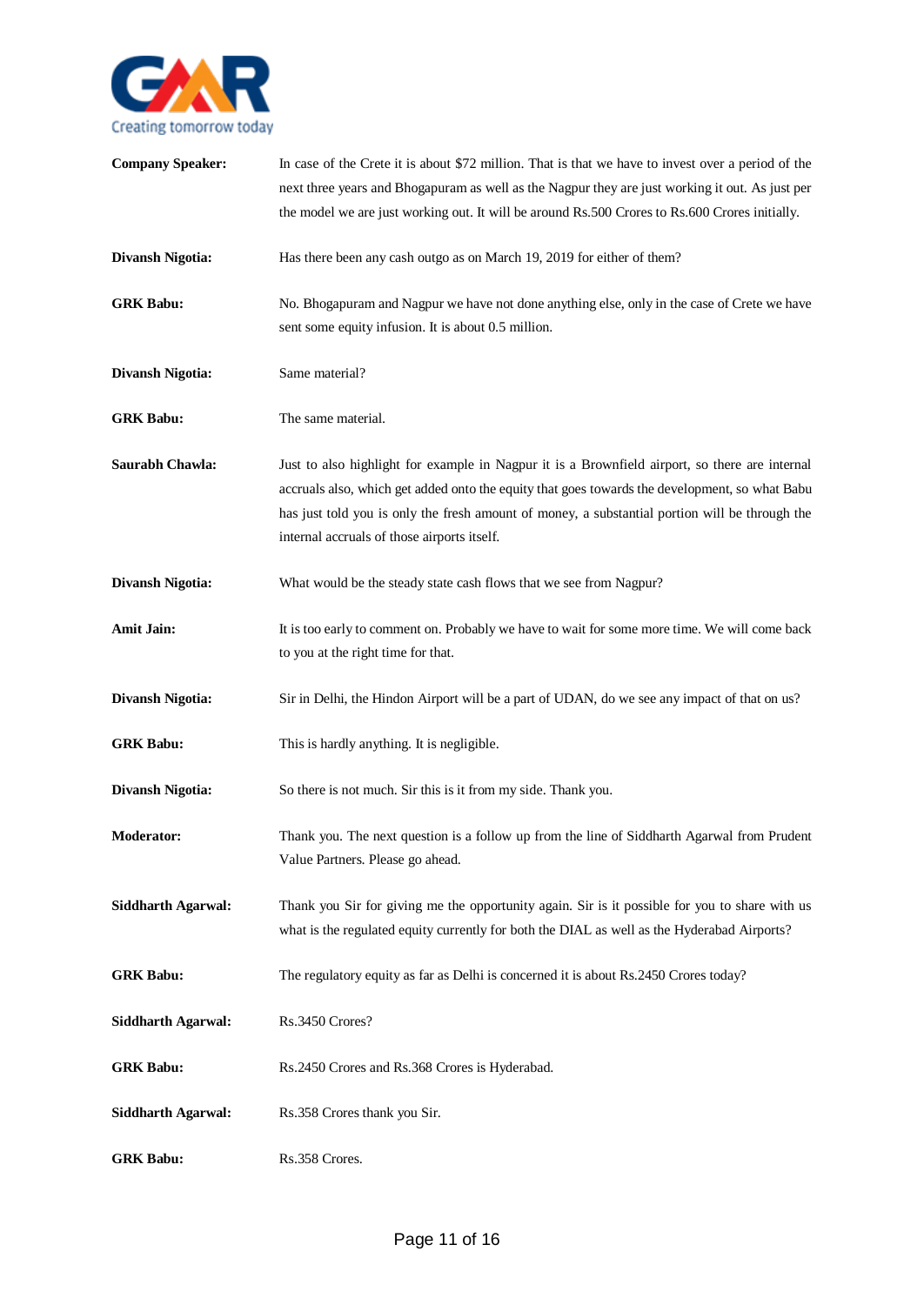

- **Siddharth Agarwal:** Sir could you tell us a little bit more about our EPC project that DFCCIL that we are working on is it still going on I think a few quarters back we posted some losses there; what is the status of that project now?
- **Mohan Rao:** DFCC project we already completed 50% project and there was slight delay because of the land they could not provide the DFCCIL. The losses what we have shown in this year about Rs.100 Crores most of the losses are notional because we had to get certain claims from the DFCCIL, which will materialize during the current year or next year. For example, GST we have to get reimbursement. We have to do the calculation, so on ad hoc basis they have 8% though it is a bit more than that, so like that, but however as accounting policy we have no choice but to show the losses, but these losses will be covered and we will get more claims also from the DFCCIL. To mention that okay they continue that they could not provide the land they have given extension of the time also for one year one shot, so it indicates that we will get lot of money from DFCCIL.
- **Siddharth Agarwal:** Sir finally the last question is regarding our coal mine asset that we have in Indonesia, so strategically how does that asset fit in our plan of thing because finally we have actually diluted stake in our what I can say is the crown jewel and may be would it make sense to monetize such assets at giving them priority to monetization of those assets over our crown jewel, so how does that asset fit in our strategic newer things the Indonesian coal mines?
- **Ashis Basu:** The coal mines on a standalone basis are doing fine. It has got as you would have noticed significant growth in production, revenue, so it is doing well, so down the line we will look at monetization and selling the stake at the right value.
- **Siddharth Agarwal:** Sir thank you very much.
- **Moderator:** Thank you. The next question is from the line of Sachin Kasera from Lucky Investment managers. Please go ahead.
- **Sachin Kasera:** Sir any update on land monetization in the urban infra?

**Mohan Rao:** This land monetization I mean the urban infra as we mentioned earlier also in the Kakinada SEZ it is going on a very fast pace. In fact we closed certain deals. We monetized about 33 acres with the infusion of 50 lakhs plus, so now we also might have seen that we got the license for the commercial port and already the concession agreement signed and the process are going on all various studies to the construct the port. After declaration of the port there are substantial MOUs entered in the downstream industries, etc. In fact, recently Haldia also signed MOU with the government mentioning that their petrochemical project they will put up in Kakinada SEZ, so the land monetization we are expecting substantially during the current year and next year in the Kakinada SEZ.

**Sachin Kasera:** Any indication you can give?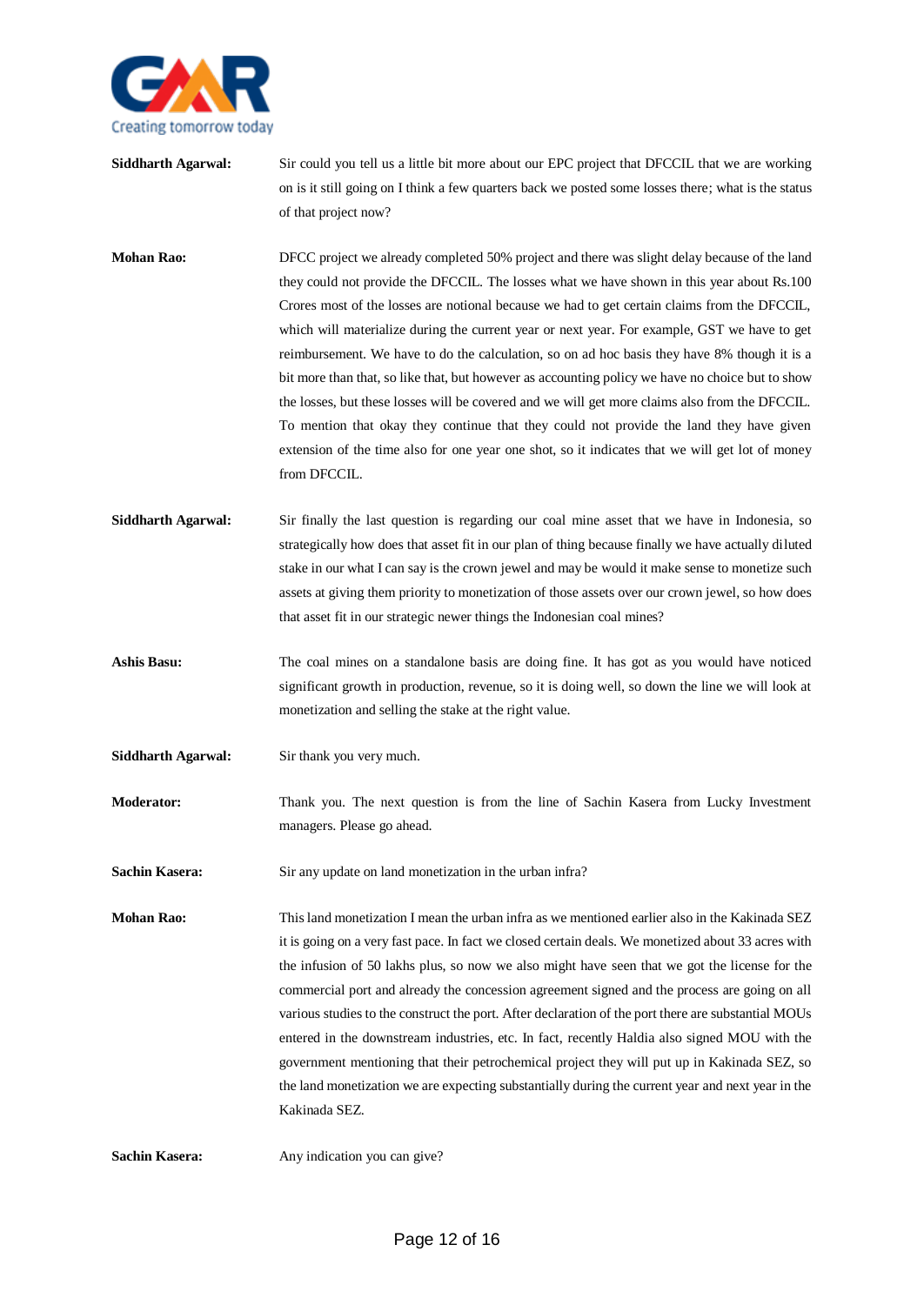

| <b>Madhu Terdal:</b>    | Just to add to what Mr. Mohan Rao is telling there has been a bit of slowness during the last<br>three to four months because of the elections that were going around and the government<br>decisions were not forthcoming. The monetization is substantially on account of the refinery and<br>petrochemicals where almost 50% of the land monetization should happen during this current<br>year and that is basically linked to the resolution on the port as well, so once all the final<br>clearances and port is decided then I think you can see a very accelerated developments because<br>already we have signed more than 30 to 40 MoUs with various people who have expressed<br>interest in taking over the land once the port is in place and in the sense a developer is identified<br>and the progress starts on that basis. |
|-------------------------|---------------------------------------------------------------------------------------------------------------------------------------------------------------------------------------------------------------------------------------------------------------------------------------------------------------------------------------------------------------------------------------------------------------------------------------------------------------------------------------------------------------------------------------------------------------------------------------------------------------------------------------------------------------------------------------------------------------------------------------------------------------------------------------------------------------------------------------------|
| <b>Sachin Kasera:</b>   | Sir what is the type of amount we can expect in this current year?                                                                                                                                                                                                                                                                                                                                                                                                                                                                                                                                                                                                                                                                                                                                                                          |
| <b>Company Speaker:</b> | Maybe we will reserve it for the next quarter.                                                                                                                                                                                                                                                                                                                                                                                                                                                                                                                                                                                                                                                                                                                                                                                              |
| <b>Sachin Kasera:</b>   | Sure and Sir on the other SEZ I think it was SIPCOT right?                                                                                                                                                                                                                                                                                                                                                                                                                                                                                                                                                                                                                                                                                                                                                                                  |
| <b>Mohan Rao:</b>       | The other SEZ this Tamil Nadu SEZ that is Krishnagiri what we call, we got the government<br>approvals. TIDCO also has given the approval to develop it as industrial park and in a phase we<br>have identified as 275 acres one plot and we are making the infrastructure development there<br>and also recently inaugurated by the Chief Minister of Tamil Nadu of this and we also appointed<br>DCG to monetize the land in Krishnagiri and it is going on in full swing, so mainly just started.<br>We started developing the infrastructure facility to attract the customers now.                                                                                                                                                                                                                                                     |
| <b>Sachin Kasera:</b>   | There also this year we expect some decent monetization Sir?                                                                                                                                                                                                                                                                                                                                                                                                                                                                                                                                                                                                                                                                                                                                                                                |
| <b>Mohan Rao:</b>       | Current year yes not in a very big way, but we are expecting some monetization in the current<br>year also in Krishnagiri as anchor customers two to three customers.                                                                                                                                                                                                                                                                                                                                                                                                                                                                                                                                                                                                                                                                       |
| <b>Sachin Kasera:</b>   | Sir on DIAL any more land monetization we are seeing there in FY2020?                                                                                                                                                                                                                                                                                                                                                                                                                                                                                                                                                                                                                                                                                                                                                                       |
| <b>GRK Babu:</b>        | No whatever has already been done in the last quarter this current financial year we are not<br>expecting.                                                                                                                                                                                                                                                                                                                                                                                                                                                                                                                                                                                                                                                                                                                                  |
| <b>Sachin Kasera:</b>   | When do we expect the next round of land monetization in DIAL Sir?                                                                                                                                                                                                                                                                                                                                                                                                                                                                                                                                                                                                                                                                                                                                                                          |
| <b>GRK Babu:</b>        | In the current monetization itself 4.9 million square foot of the development, which we have<br>given to Bharti successful bidder, they have been given option to pick it up another $\sim$ 4.9 million<br>square feet and that they can do in a period of five years, so in addition to that we have some<br>other land parcels, which we are exploring that may take place only during the current financial<br>year.                                                                                                                                                                                                                                                                                                                                                                                                                     |
| <b>Sachin Kasera:</b>   | So fair to assume that for the next seven to eight years now there is going to be no more land<br>monetization is that a fair assumption?                                                                                                                                                                                                                                                                                                                                                                                                                                                                                                                                                                                                                                                                                                   |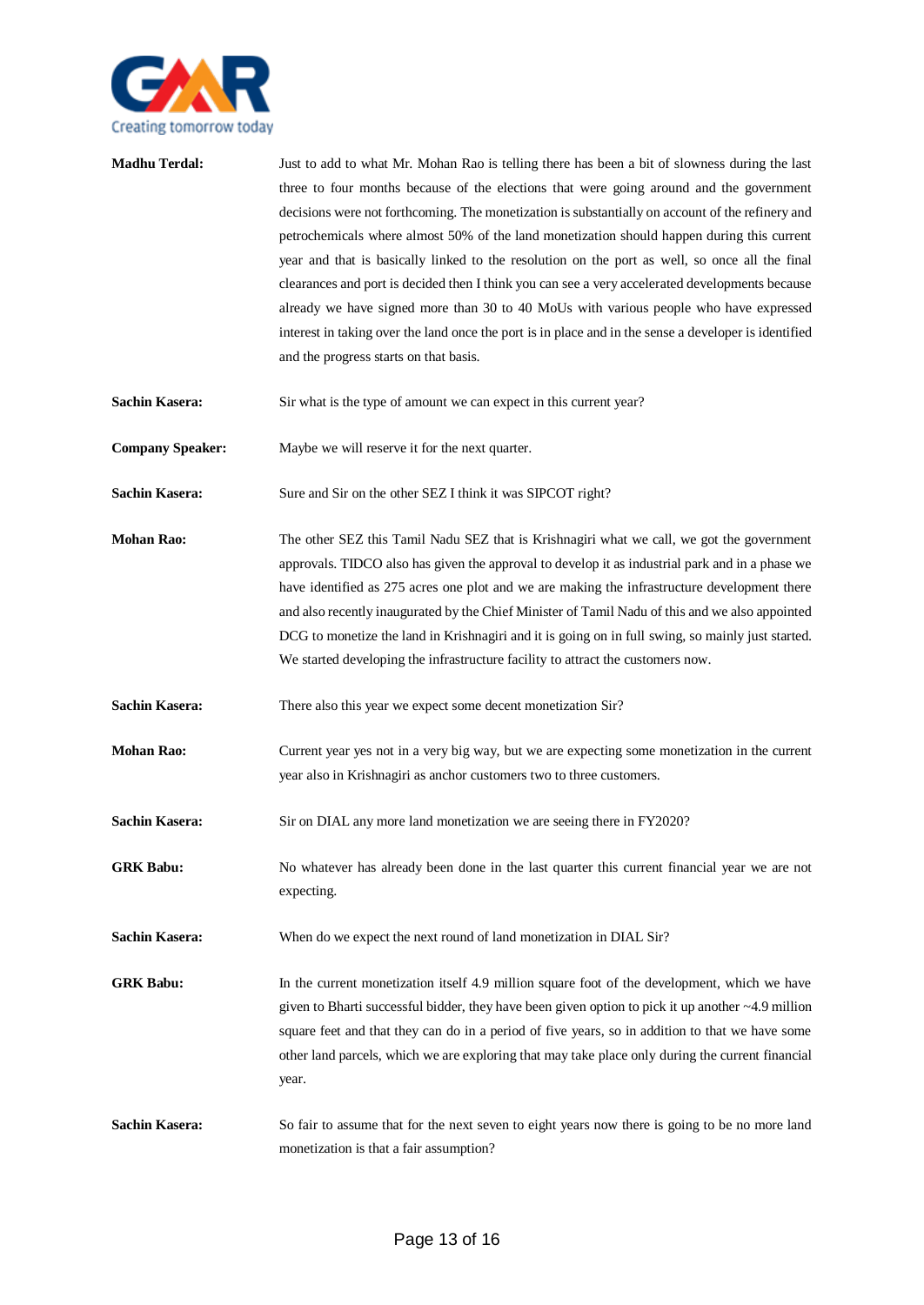

| <b>GRK Babu:</b>         | No, what we said is 4.8 million square feet Bharti can pick up in five years. If they pick up in<br>this current financial year the same price if they pick up the next four years the price will be<br>increased by 5% that is the model, so that land parcel will be kept for them. However, the<br>remaining land parcel we can release that.                                                                                                                                                                                                                                                                                                                                                                                                                      |
|--------------------------|-----------------------------------------------------------------------------------------------------------------------------------------------------------------------------------------------------------------------------------------------------------------------------------------------------------------------------------------------------------------------------------------------------------------------------------------------------------------------------------------------------------------------------------------------------------------------------------------------------------------------------------------------------------------------------------------------------------------------------------------------------------------------|
| <b>Sachin Kasera:</b>    | That was exactly my question Sir so other than the area that is at option will be Bharti are we<br>looking at monetization of some more land parcels in DIAL in the next one to two years?                                                                                                                                                                                                                                                                                                                                                                                                                                                                                                                                                                            |
| Saurabh Chawla:          | Yes we are looking for them, but at this stage I cannot guide you as to what would be the volume,<br>but yes there are a few smaller land parcels both in the hospitality space and also in the corporate<br>office space that we are looking at. I just want to highlight over here that 10 million square feet<br>or 5 million square feet in five years is a significant number to be absorbed. We have to carefully<br>plan monetization as per the master plan that we have in close coordination with the people who<br>win the bid, so we are not doing a fire sale over here. We are doing a development in partnership<br>with a developer, so we will have to take it in small bids, but yes there are few parcels, which<br>will go in the next two years. |
| <b>Sachin Kasera:</b>    | Sir one data question so how much land is available now for monetization in DIAL post this<br>Bharti deal?                                                                                                                                                                                                                                                                                                                                                                                                                                                                                                                                                                                                                                                            |
| <b>Amit Jain:</b>        | More than 100 acre is available post the Bharti deal.                                                                                                                                                                                                                                                                                                                                                                                                                                                                                                                                                                                                                                                                                                                 |
| <b>Sachin Kasera:</b>    | Thank you very much.                                                                                                                                                                                                                                                                                                                                                                                                                                                                                                                                                                                                                                                                                                                                                  |
| <b>Moderator:</b>        | Thank you. The next question is from the line of Gaurav Mittal from Edelweiss. Please go ahead.                                                                                                                                                                                                                                                                                                                                                                                                                                                                                                                                                                                                                                                                       |
| <b>Gaurav Mittal:</b>    | Thank you Sir for the opportunity. Sir my first question is what is the status of capex programme<br>at Bajoli Holi?                                                                                                                                                                                                                                                                                                                                                                                                                                                                                                                                                                                                                                                  |
| Ashis Basu:              | When you say capex programme Bajoli Holi.                                                                                                                                                                                                                                                                                                                                                                                                                                                                                                                                                                                                                                                                                                                             |
| <b>Gaurav Mittal:</b>    | At our Bajoli Holi plant how much capex do we intend to incur over the next two to three years?                                                                                                                                                                                                                                                                                                                                                                                                                                                                                                                                                                                                                                                                       |
| <b>Ashis Basu:</b>       | Only one-and-a-half year we are going to start the operations.                                                                                                                                                                                                                                                                                                                                                                                                                                                                                                                                                                                                                                                                                                        |
| <b>Ashis Basu:</b>       | The operations should start next year.                                                                                                                                                                                                                                                                                                                                                                                                                                                                                                                                                                                                                                                                                                                                |
| <b>Gaurav Mittal:</b>    | By FY2020?                                                                                                                                                                                                                                                                                                                                                                                                                                                                                                                                                                                                                                                                                                                                                            |
| <b>Manojkumar Singh:</b> | Currently right now the Bajoli Holi close to 81% of the construction has been completed. Right<br>now we have ramped up the manpower over there to immediately expedite and come closer to<br>the operation of the plant. As far as right now when we talk about the project cost, which we are<br>working is that in range of Rs.2600 Crores out of which Rs.2000 Crores has already been                                                                                                                                                                                                                                                                                                                                                                            |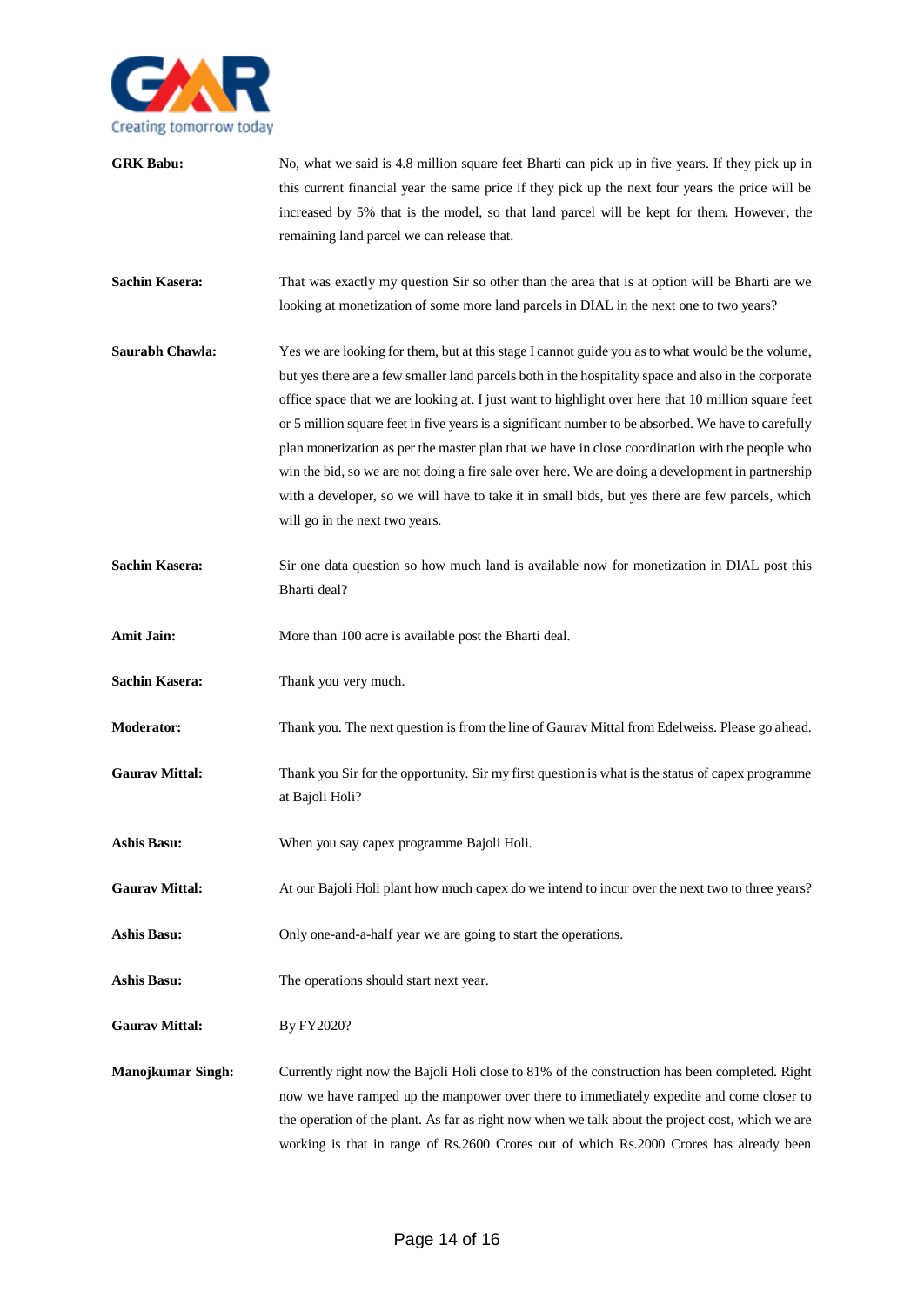

incurred on the project so balance Rs.700 Crores to Rs.600 Crores going forward we are going to spend on the project.

- Gaurav Mittal: Got it Sir and Sir secondly there was a decline in Kamalanga's PLF this quarter is there any major maintenance that we took?
- **Manojkumar Singh:** There were two major maintenance, in January unit two was shut down for 30 days and unit three was shut down for 30 days in February, so collectively if you can consider this reduce on an overall annual basis a 5% reduction in the PLF.
- **Ashis Basu:** These are planned annual overhauls. As of today or the last week or thereafter it is running at nearly 83% to 84% PLF.

**Gaurav Mittal:** Got it Sir and Sir just lastly just to clarify so both Warora and Kamalanga have not been able to service debt this quarter right or rather the interest payment?

- **Ashis Basu:** Not this quarter. Our interest payment is monthly, so we have been paying all this. March interest is also paid. Warora there is some delay in payment of last month interest.
- Gaurav Mittal: Kamalanga there is no delay?
- Ashis Basu: Kamalanga also there is some 30 days delay.
- **Mohan Rao:** These delays as I had mentioned if you were present during the Q&A delayed receivables from DISCOM.
- **Manojkumar Singh:** If you see like in Warora as of March 31, 2019 there was a regulatory receivable in the range of Rs.380 Crores and regular receivable is in the range of Rs.365 Crores so collectively Rs.790 Crores of Warora has a receivable position outstanding. Kamalanga has a regulatory outstanding position of Rs.870 Crores and there is a regular receivable of Rs.174 Crores, so collectively Rs.1000 Crores plus in Kamalanga so when you talk about the delays, which are happening it is not the monthly delays, which are ranging in the range of Rs.30 Crores to Rs.40 Crores sort of thing as against these are the outstanding receivable position standing over that, so once we realize this receivables from all the DICOMs, which we are working out and we are persuading also we will be clearing it at the earliest.
- Gaurav Mittal: Got it Sir. Thank you so much.
- **Moderator:** Thank you. As there are no further questions from the participants I now hand the conference over to the management for their closing comments. Over to you Sir!
- **Saurabh Chawla:** Thank you everybody for participating in our Q4 annual results call. We appreciate your time. We are available offline should you have further questions, you can send e-mails to Amit and his team and we will revert back with additional details. Thank you so much.